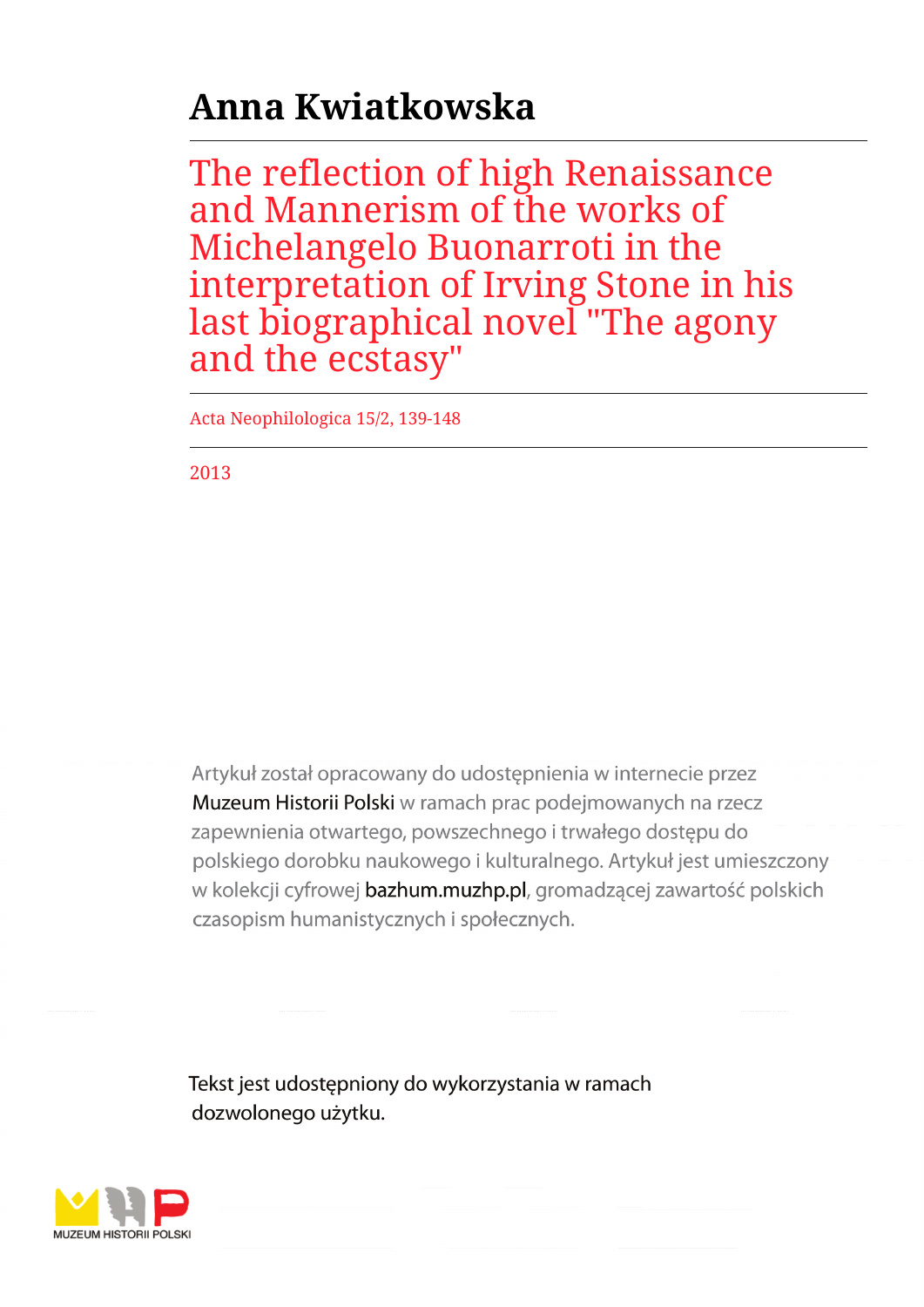ISSN 1509-1619

**Anna Kwiatkowska**  Katedra Filologii Angielskiej Uniwersytet Warmińsko-Mazurski w Olsztynie

## THE REFLECTION OF HIGH RENAISSANCE AND MANNERISM OF THE WORKS OF MICHELANGELO BUONARROTI IN THE INTERPRETATION OF IRVING STONE IN HIS LAST BIOGRAPHICAL NOVEL *THE AGONY AND THE ECSTASY*

**Key words:** Michelangelo, High Renaissance, Mannerism, biographical novel, ekphrasis

He who first drew a comparison between painting and poetry was a subtle Man who felt on himself the similarity of influence of these arts. The two domains, as he felt, show the non-existing as the existing, the appearances as the reality; both delude and we like this delusion.

Gotthold Ephraim Lessing<sup>1</sup>

Irving Stone's last biographical novel *The Agony and the Ecstasy* focuses on the life of a versatile Renaissance artist, namely Michelangelo Buonarroti. The book touches upon all of his artistic skills and presents his achievements in architecture, sculpture, painting, drawing and poetry. Since the discussion based on such a wide range of themes and techniques would exceed by far the intentional size of this article, the subject is thus narrowed down to one particular domain, *nota bene* the most beloved by Michelangelo, i.e. sculpture.

<sup>&</sup>lt;sup>1</sup> "Ten, kto pierwszy uczynił porównanie pomiędzy malarstwem a poezją, był człowiekiem subtelnym, który odczuwał na sobie podobne działanie tych dziedzin sztuki. Obie te dziedziny, jak odczuwał, przedstawiają rzeczy nieistniejące jako istniejące, pozory jako rzeczywistość; obie łudzą, a złudzenie to nam się podoba" (G.E. Lessing, *Laokoon, czyli o granicach malarstwa i poezji*, in: idem, *Dzieła wybrane*, vol. 3, Warszawa, PIW 1959; translation mine – A.K.).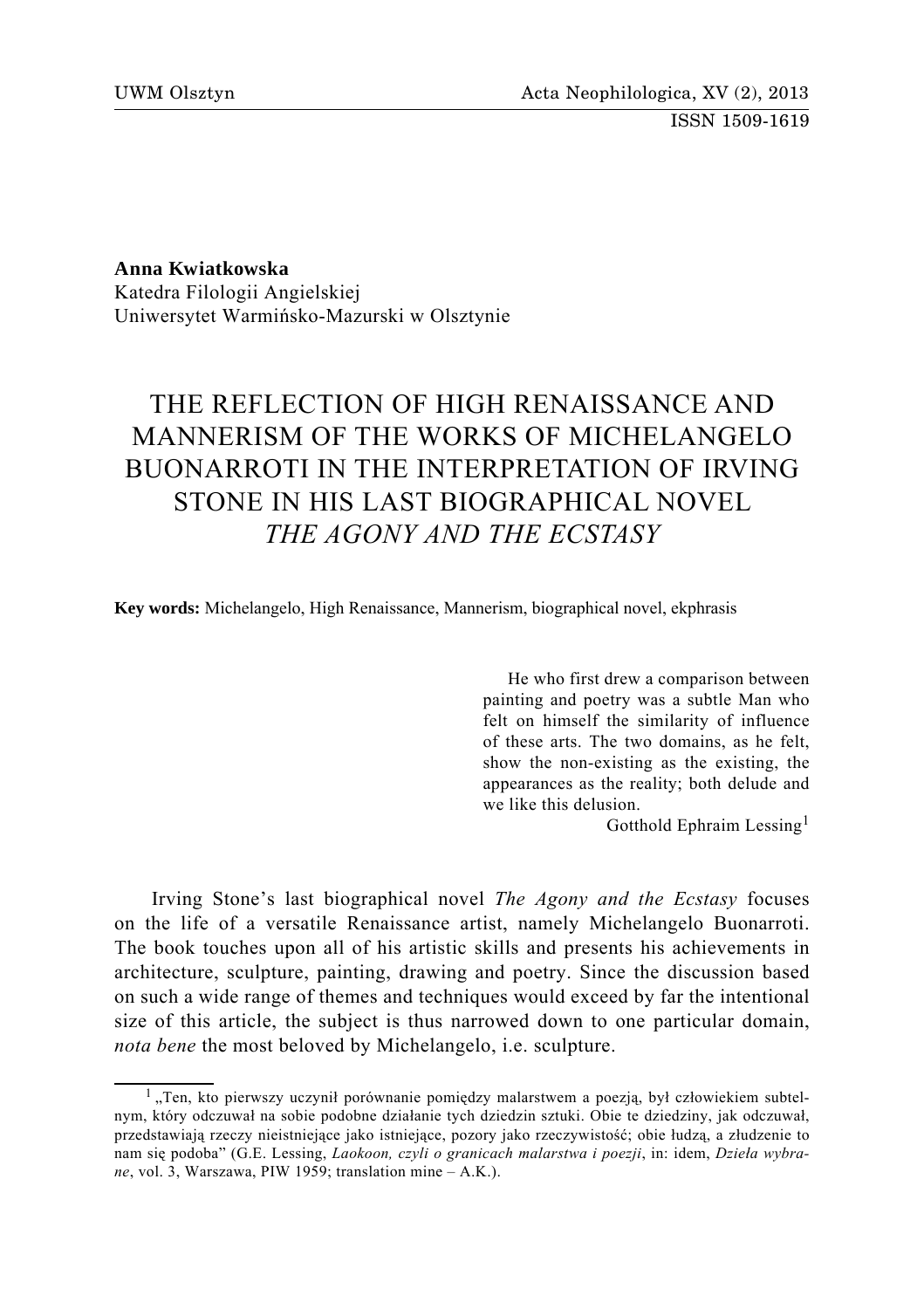By following the principles of a classical Renaissance composition, Stone pays a literary tribute to the great master. The narration of *The Agony and the Ecstasy* clearly and methodically unfolds before the reader the intricate patterns of the artistic works of Michelangelo. Such an approach manifests itself, among others, in the meticulous and thus complex descriptions referring to the sculptures.

However, before proceeding to the practical consideration of the High Renaissance and Manneristic elements visible in the ekphrastic representations dealing with the masterpieces chiselled by Michelangelo, let us consider the brief characteristics of the two phases.

The **High Renaissance** period of the Italian early 16<sup>th</sup> century sculpture is influenced by the ancient Greek and Roman cultures. The artists' scale of interests shifts again towards man, his nature and earthly existence. The canons adopted by the sculptors of that period included the harmony and balance of forms, tranquillity and staticity, clear constructions and the fondness of the beauty of the perfectly proportioned human body. However, those sculptural compositions were enriched by the so-called dignified movement, i.e. the one that was implied by the poses of the figures and across the surface of the work, combined with calm and simplicity. Additionally, the figures became rounded and free standing. In other words, they did not require any frames or background any longer (the exchange of the two dimensional aspect for a three dimensional one). The relief, on the other hand, was treated as a decorative element<sup>2</sup>.

As for the themes, beside religious matters, the motifs related to the secular life appear as well as the legends taken from the ancient mythologies.

Turning to **Mannerism**, it emerges at the end of the 16<sup>th</sup> century "as a reaction to the harmonious classicism and the idealised naturalism of the High Renaissance art. In the portrayal of the human nude, the standards of formal complexity had been set by Michelangelo, and the norm of idealised beauty by Rafael"3. Additionally, Mannerists were obsessed with style and technique. It is especially visible in their figural compositions in which the significance of the subject matter itself is frequently neglected. Following, the emphasis was placed on the way of presenting the nude in complex and intricate, yet often artificial, poses. In other words the Mannerists were for the elaborate and the peculiar. Nevertheless, the characteristic feature of a Manneristic figure was grace but marked by a conscious exquisite modelling visible in, for example, strangely elongated arms or legs, unnaturally small heads or idealized features of faces. Therefore the way the figures were posed made them look affected and uneasy<sup>4</sup>.

As it was already mentioned, the art of carving of that period was dominated by the figure of Michelangelo Buonarroti whose sculptures were characterized by

<sup>2</sup> After: K. Zwolińska, Z. Malicki, *Słownik terminów plastycznych*, Warszawa, Wiedza Powszechna 1990.<br><sup>3</sup> Available on-line <http://www.britannica.com/EBchecked/topic/362538/Mannerism>, date of ac-

cess: 12.04.2012.<br><sup>4</sup> Ibidem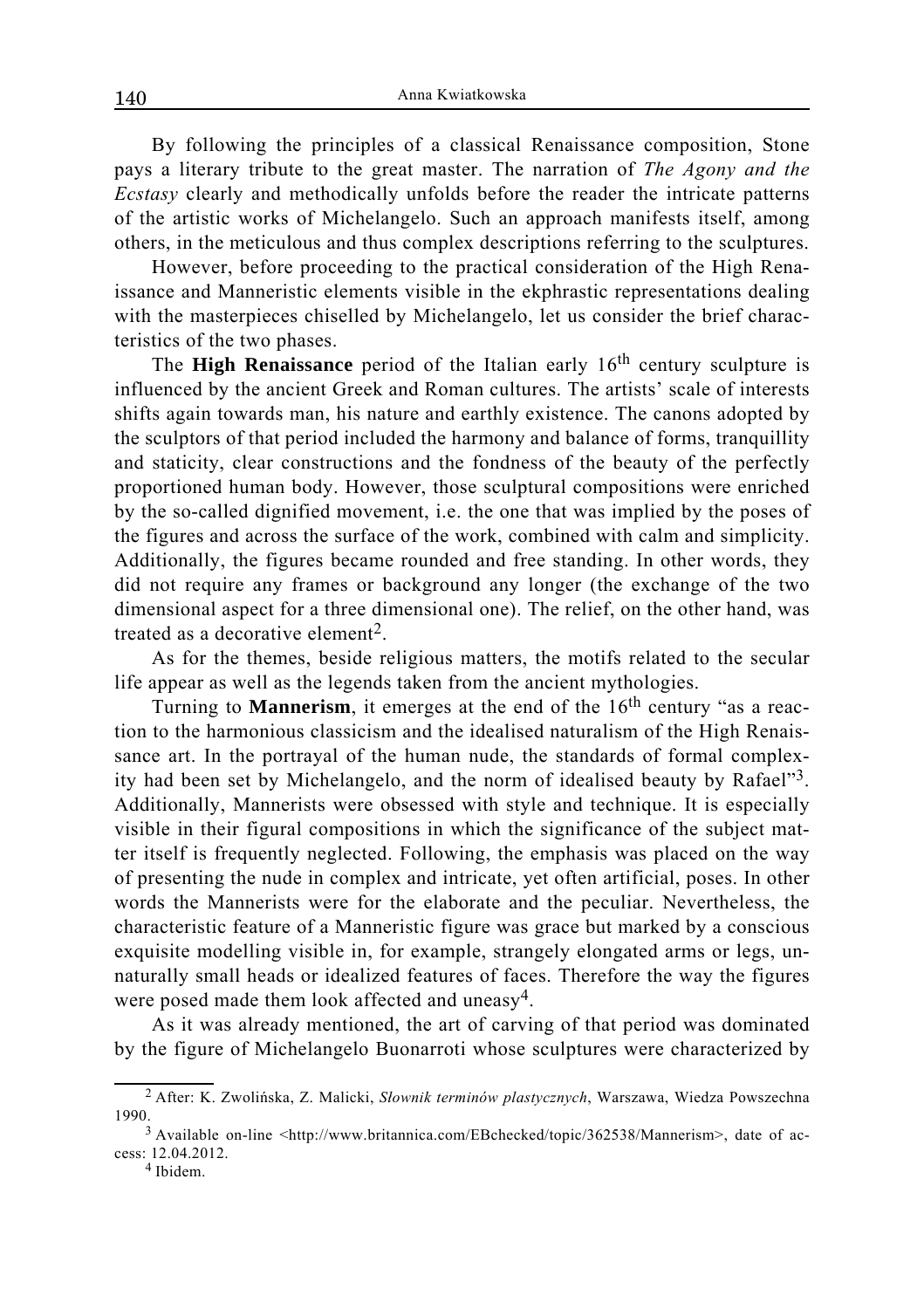a distinguished style. The flourishment of his artistic creation can be placed somewhere on the verge of the two phases mentioned above. The introduction of new, fresh ideas into the sculpture of the age marked his figures with strong personal, private and above all allegoric traits. This artistic uniqueness can be observed at its highest intensity especially in the artist's last, unfinished works, i.e. the series of *Slaves*. They are allegories of the human soul's straggle to free itself from the bondage of its "earthly prison", the body. The gigantic stone slaves can also be interpreted more directly as a fight of artistic form against mere matter. Certainly, they should be also viewed as symbols of Michelangelo's personal attitudes, his emotions and psychological conflicts and fears. It often happens that the sculptor while carving, transfers the expression of his unconscious mind. It is like a signature, a personal impress left on the work together with the pushes of a chisel. The artist is usually unaware of this aspect of the design of his composition. However, the narrator of *The Agony and the Ecstasy* is undoubtedly conscious about that fact:

As the months passed he broke into four nine-foot blocks simultaneously, creating advanced sculptural forms at one corner of each block, then tipping them over clockwise to work the other side. [...] He **knew in his carver's eye** the details of the sculptures. **In his mind they were no four separate figures but parts of a unified conception**: the somnolent Young Giant, **trying to free himself from his imprisonment** in the stone of time; the Awakening Giant, **bursting forth from his mountain chrysalis**; the Atlas, **full in years and power and wisdom**, holding God's earth on his shoulders; and the Bearded Giant, **old and tired**, ready to pass the world along to the Young Giant in a continuing cycle of birth and death. He who lived as far outside the realm of time and space as these demigods twisting and spiralling their tortured way out of their encasing blocks<sup>5</sup>.

The narrator draws the attention to the thoughts of the sculptor (cf. fragments in bold), making the reader conscious at the same time of their personal and thus very emotional charge. The artist's feelings first of all seem to cluster around the life stories of each of the slaves. Next, these stories impose the way the figures are being modeled. This means that the sculptor treats the marble blocks as a living matter and, by analogy, his marble figures as living persons. Among the four, *Atlas Slave*6 is particularly appealing to me. It emanates a tremendous will of life and want of escape, freeing himself from powerful matter. When viewed in its natural size and form in a museum, this almost three meter high figure makes the onlooker feel weak and small. It is interesting though, that *Atlas Slave* radiates almost a similar power when seen only as a reproduction in an album. Once we look at the picture, it is difficult to take our eyes off of it; the figure keeps us in a constant anticipation. The feeling of tension is established immediately. It seems

<sup>5</sup> I. Stone, *The Agony and the Ecstasy*, London, Fontana Books 1963, p. 64. All the subsequent quotations come from this edition and therefore from now on will be referred to as AE followed by a page number.<br><sup>6</sup> See on-line <http://100swallows.wordpress.com/2007/11/15/michelangelos-mysterious-giants/>, date

of access: 2.04.2012.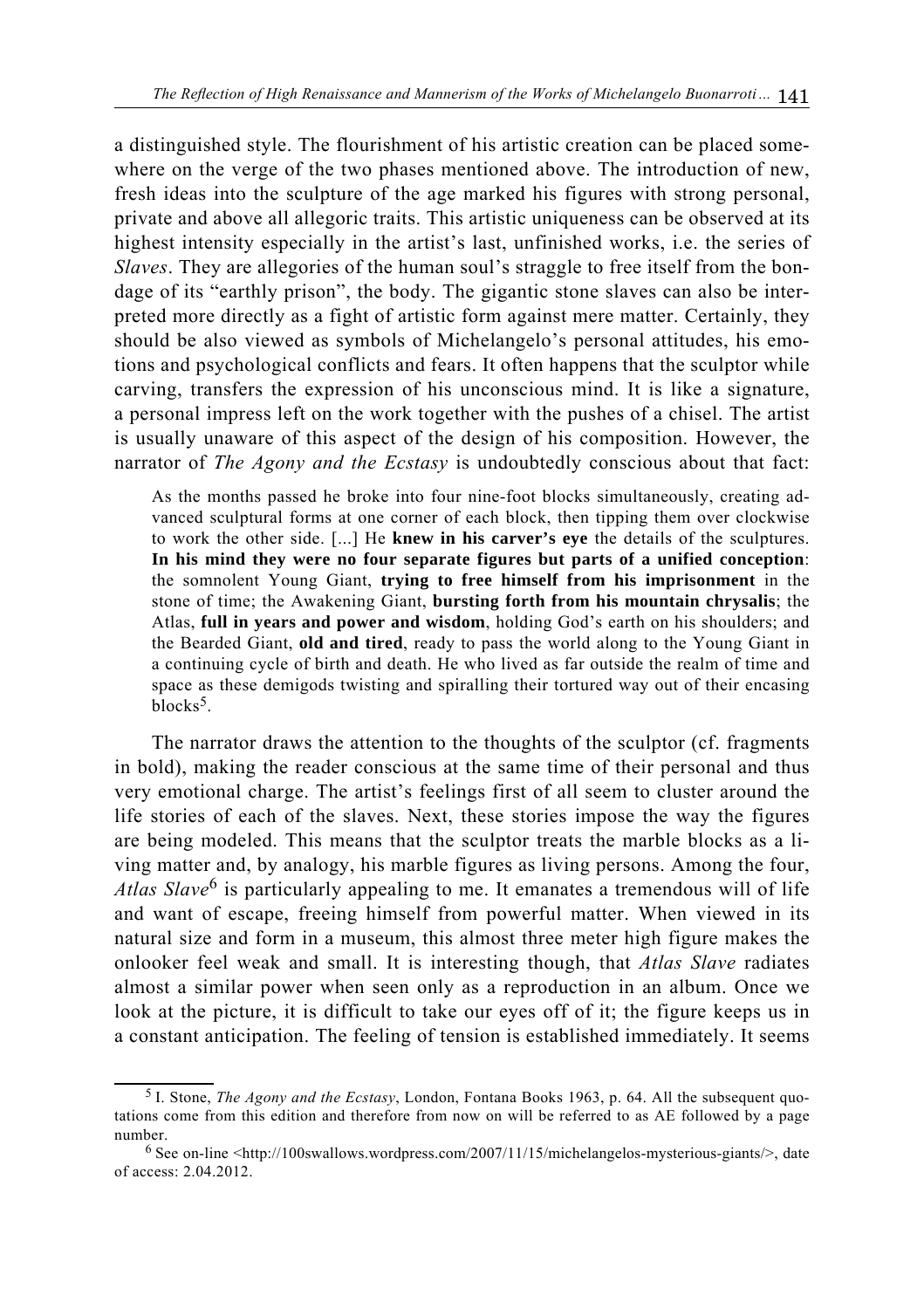that the Atlas is eventually going to throw away the tonnes of heavy stone resting upon his head and shoulders. And we are anxious to see the face of the athlete. We almost see it; emerges tired and concerned. The immortal struggle is demonstrated in every visible part of the giant's body, in every tightness of his muscles. At the end we depart feeling slightly worn out as if we ourselves were actually the participants of the struggle. Stone's description is equally suggestive. Together with the Atlas we are bound to an eternal waiting and suspension. However, the viewer (or the reader), as if in disbelief, comes back to the Giant (his description, respectively) again and again to expose himself to that mental tension, hoping perhaps that at some point he *will* see the Atlas flinging off his stone hood. As Ervin Panofsky rightly notices, Michelangelo torments the viewer not by forcing him to walk around the figure to get to know it better, but by something completely opposite; he makes the onlooker stand in front of his stone blocks which seem to be chained to the wall or imprisoned in a niche, and whose shapes express a silent, mortal fight between the forces united for ever<sup>7</sup>.

Another feature of the sculpture of Michelangelo marked diligently by Irving Stone is its illusionary absence of motion. Although his compositions are mostly defined by clear vertical and horizontal lines and planes which suggest calmness and immobility, the artist's huge marble blocks are paradoxically impressively dynamic. The illusionary motion is suggestively created by few oblique and slanting lines. Because of their small number they are easily contrasted with the basic directions of carving. As a result, an opposition is created between the two parts: one closed and stiff, and the other open and full of movement. Moreover, the bulged, massed parts are also contrasted with the straight lines and flat planes, again suggesting busyness, irrepressibility and vitality.

Irving Stone not only notes the traces of dynamism observed in Michelangelo's figures but also underlines their importance. He does it by making overt references to the notion of movement:

Moses, **holding** the stone tablets under one arm, would be eight feet tall and massive even though seated. Yet what he was after was not an awareness of volume but of inner weight and structure. By **pushing one leg sharply backward** he **set into action a dynamics** of balance, **creating** a space-famine which was nourished by the monumentality of the vertigo caused by the **withdrawn** leg [AE 573].

The words in bold in the above quotation suggest movement firstly because of their generic meaning (hold, push, set in action, withdraw, dynamics) and secondly because of the continuity aspect (hold**ing,** push**ing,** creat**ing**). Additionally, the overall vitality of the description is furthermore enhanced by such words as "space-famine" and "nourished" since they induce thoughts referring to something or someone who is alive. Subsequently, *Moses*8, from the description is not a mere

<sup>7</sup> E. Panowsky, *Studia z historii sztuki*, Warszawa, PIW 1971.

<sup>8</sup> See on-line <http://24.media.tumblr.com/tumblr 191054blI91qde9vzo1 400.jpg>, date of access: 2.04.2012.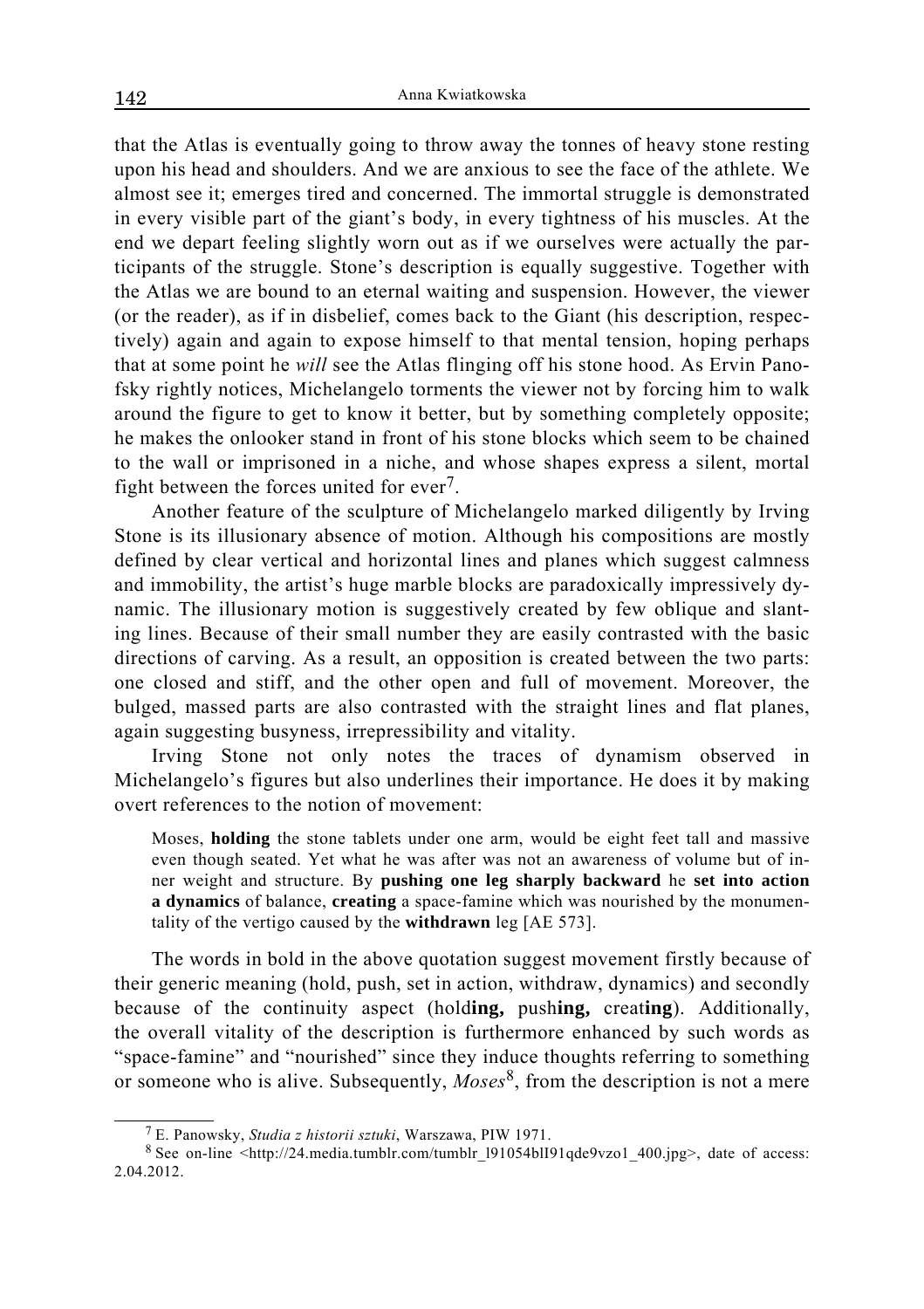lifeless marble figure. The three-dimensional aspect of the real masterpiece is skilfully reconstructed in the suggestive verbal expression created in the novel. Both portrayals of Moses, i.e. the ekphrastic and the marble one, proclaim inner life dynamism; in both the figure shows an inclination to act, to move, to do something. The Moses' left leg is slightly retreated, with the toes touching the floor which implies the intention of leaving the chair he is seated in. As we can easily imagine, the right foot is firmly and assuredly resting on the floor creating a solid base, the centre of gravity, for the Moses' body while the act of standing up from the seat. Additionally, his head is turned as if something caught his attention. He is making a decision. In a short while he is probably going to exercise his power of judgment, to implement his resolution. Stone's narrator also notices that:

What had moved Moses was the passionate resolve that his people must not destroy themselves, that they must receive and obey the Commandments which God sculptured on the stone tablets, and endure [AE 574].

The next point concerning the sculpture of Michelangelo Buonarroti is going to focus on his *figura serpentina*. The term was coined in Mannerism and means the upward spiralling composition infiltrating the space around it. Contrary to the High Renaissance figures which remind us about two-sided relieves rather than a free-standing statues, Manneristic blocks were round and three dimensional. Apart from it, *figura serpentina* is full of twists and turns which, quite surprisingly, do compose a unity, yet only when combined with the viewer's imagination. The Manneristic round sculptures, thus, had a hundred of faces, depending on the onlooker's point of view9. His *David* is a typical example of *figura serpentina*:

To mark the **frontal projections**, David's **left knee, right wrist, the left elbow and the shoulder**, he affixed nailheads in the marble. With these fixed points established he was ready to carve the **upsurging line from the knee through the thigh and chest**, delineating David's physical stamina; [...] To protect himself he had left half again as much marble at the rear as he would ultimately need, keeping in mind the fact that **there were forty views of a statue as one walked around it**. He had designed David as **an independent man**, standing clear of all space around him. The statue **must never be fitted into a niche**, stood against a wall, used to decorate a facade or soften the harsh corner of a building. **David must always be free**. The world was a battlefield, man for ever under strain, precarious on his perch. David was a fighter; not a brutal, senseless ravager, but capable of achieving freedom [AE 413–414].

The phrases in bold openly refer both to the three dimensional aspect of the work being sculptured and the multi-approach to the emerging figure. Additionally, the narration brings out the importance of the emotional interpretation of David.

<sup>9</sup> It has been already mentioned (cf. Panofsky's opinion on page 4) that discussing Michelangelo's free-standing figures one should bear in mind that though they can be viewed from many angles they always force the on-looker to concentrate on one particular, dominating vista which strikes as complete and final. This might partially stem from the fact that Michelangelo was not particularly fond of such "walk-around" figures. He often preferred, quite against the artistic fashion, to see them placed in a niche or near the wall.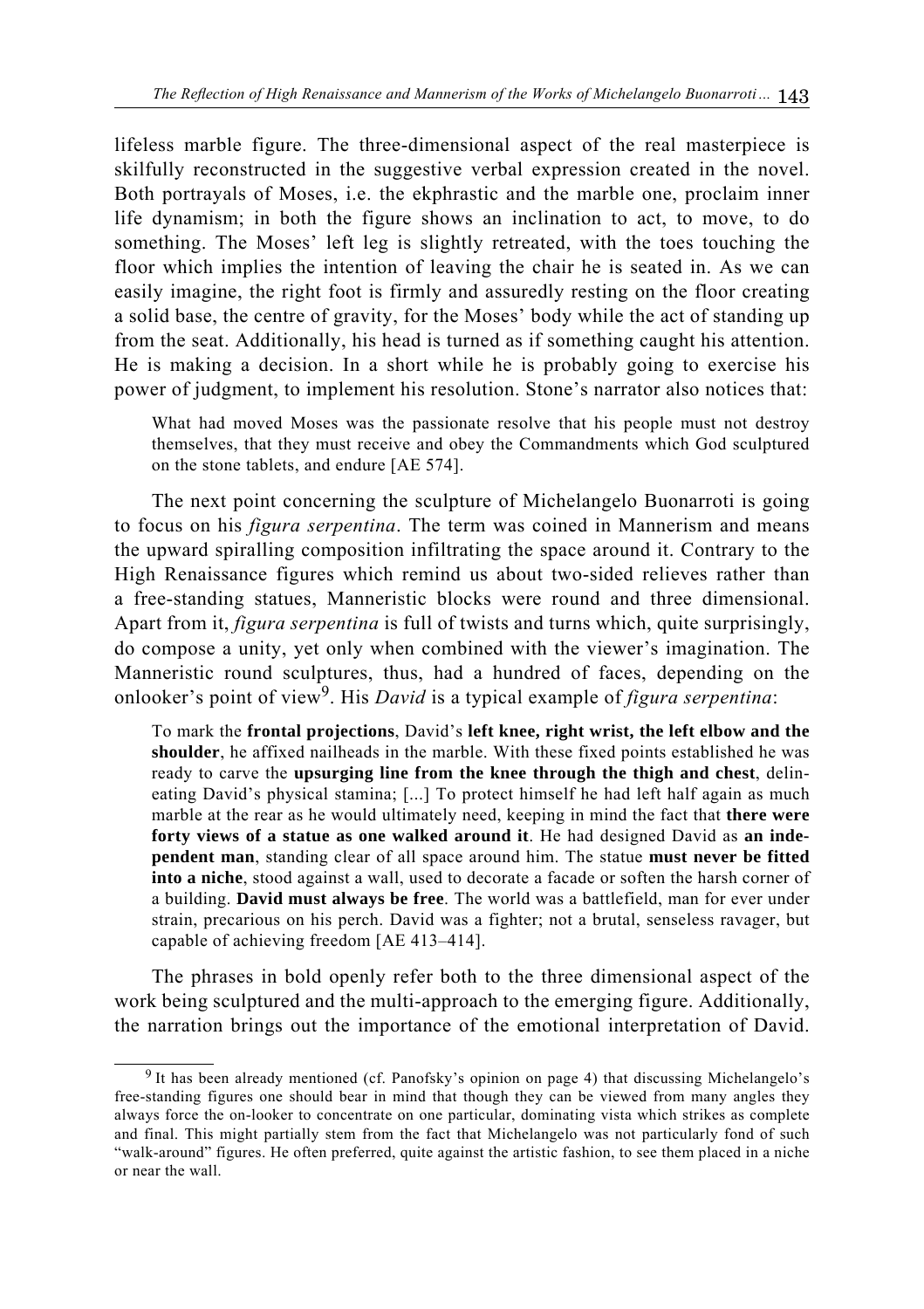Unlike other Mannerist representations of the Goliath's avenger with the use of *figura serpentina*, Michaelangelo's presentation is exceptional in a couple of ways. First, because of its size and second, because of its posture and the decorative elements<sup>10</sup>

If we consider other famous representations of David of Italian Renaissance like Donatello's figure in bronze from c.  $1440s^{11}$ ; Ballano's<sup>12</sup> and Verrocchio's<sup>13</sup> *Davids*, both in bronze, from 1470s; or Bernini's *David* in marble from 1623– 162414, Michelangelo's *David* seems to be the most monumental of all, which symbolically corresponds to the greatness of the deed by the mythical youth. Next, the other *David*s are presented in a far too elaborate way. The over-abundance of decorative elements drives the onlooker away from the story of David, let alone the emotions of the boy, towards the aesthetic pleasures only. On the other hand, Buonarroti's approach to the myth and its protagonist is as simple and honest as the form and the material (white marble) he decided for. Nether rich clothes (Ballano), unnecessary items (the hat of Donattelo's *David* or some piece of material strangely draped around Bernini's *David*'s leg and waste), weapons out of proportion (Ballano) nor Goliath's cut head (Donatello, Bellano, Verrocchio) strangle and restrict the freedom of both: Michelangelo's *David* and its onlooker*.*

Let us now turn to another characteristic element of High Renaissance and Mannerism also skilfully employed by the sculptor, i.e. *contraposto*. This sculptural scheme originated by the ancient Greeks and was later mastered by Michelangelo. In *contraposto* the human figure is poised in such a way that the weight rests on one leg (the so-called engaged leg), freeing the other leg, which is bent at the knee. With the weight shift, the hips, shoulders, and head tilt, suggesting internal organic movement. The figure can be draped or nude. A perfect *contraposto* is beautifully exemplified in the already referred to *David*. It is one of the most splendid Greek kind of representation of heroes.

He had met the challenge of the deeply ploughed area by tilting the figure twenty degrees inside the column, designing it diagonally, on the bias, down the thickness of the marble, so that David's left side could be fitted into the remaining marble. [...] The David pulsated with life in every fibre of its body, beautiful bluish-grey venings running up the legs like human veins, the considerable weight already firmly carried on the right leg [AE 409-411].

<sup>&</sup>lt;sup>10</sup> See on-line <http://en.wikipedia.org/wiki/File:David von Michelangelo.jpg>, date of access: 2.04.2012.

<sup>&</sup>lt;sup>11</sup> See on-line <http://en.wikipedia.org/wiki/File:Donatello - David - Floren%C3%A7a.jpg>, date of access: 2.04.2012.

<sup>&</sup>lt;sup>12</sup> See on-line <http://en.wikipedia.org/wiki/File:Bartolomeo\_bellano,\_davide\_con\_la\_testa\_di\_golia,\_padova,\_1470-1480.JPG>, date of access: 2.04.2012.

<sup>&</sup>lt;sup>13</sup> See on-line <http://en.wikipedia.org/wiki/File:Museo\_pushkin,\_calchi,\_verrocchio,\_david\_01.JPG>, date of access: 2.04.2012.

<sup>&</sup>lt;sup>14</sup> See on-line <http://en.wikipedia.org/wiki/File:David\_Bernini\_1623.jpg>, date of access: 2.04.2012.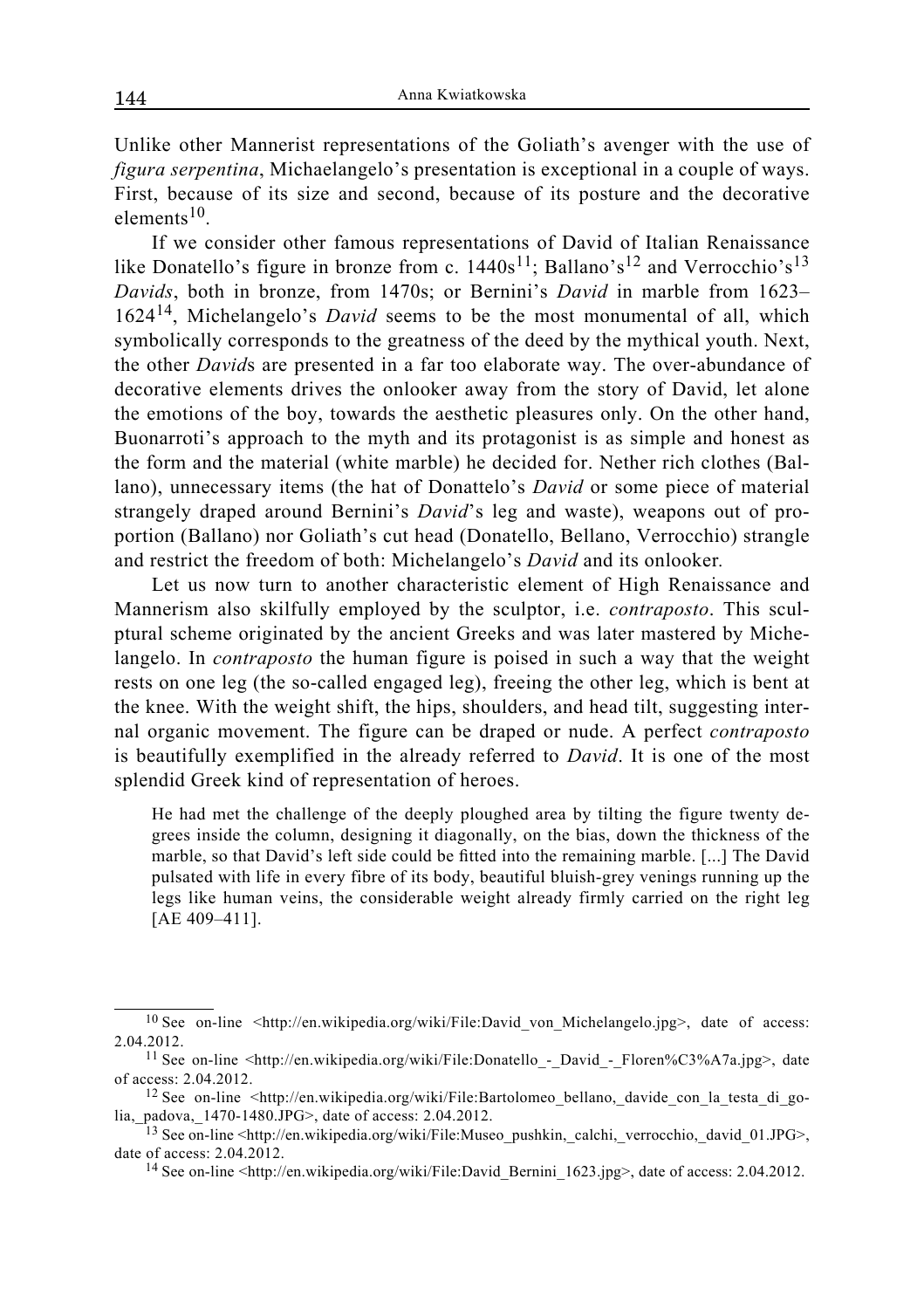Scrutinising the original work, we can admire the statue in its full magnificence. The composition can be effortlessly divided into two parts: static and dynamic. The right-hand side of the statue is smooth and composed. The decision has been already made: he will try to kill Goliath to strike for freedom. David's right hand enclosing the stone becomes a symbol of everyone who faces a similar resolution. Contrary to the smooth and stable right side, the left side of *David*, from the outstretched foot all the way up to the disorderly, ruffled hair, is openly active and dynamic. It reflects the still existing emotions of fear, hesitation and doubt. Engaging himself in the fight equals giving up his previous idyllic life of a shepherd for ever. He seems to know that if he wins, he will get entangled into ruling and war. Thus, he is not so sure he wants to be a winner. He is like every man: reflecting upon the nature of things but also forced to act and make decisions. He cannot run away from it. That would mean cowardliness. Therefore David appears as a symbol of everlasting duality of human life, the duality of our dreamy ideals and the actions to be performed.

Finally, the true implementation of anatomic knowledge of the sculptor in his works should be mentioned. The anatomy aspect ought to be perceived in this particular case as important and outstanding. The opinion of Vasari on that matter about the body of Christ from Michelangelo's yet another sculptural composition, namely *Pieta*, can easily be applied to *David* as well:

nor let anyone think to see greater beauty of members or more mastery of art in any body, or a nude with more detail in the muscles, veins, and nerves over the framework of the bones […]. Here is perfect […] harmony in the joints and attachments of the arms, legs, and trunk, and the pulses and veins so wrought, that in truth Wonder herself must marvel that the hand of a craftsman should have been able to execute […] a work so admirable $15$ .

The narrator of Irving Stone very much consents to the viewpoint which is fairly exemplified in various descriptions referring to that very aspect of *David*:

What he wanted was the outward expression of blood, muscle, brain, vein, bone, tissue; true, convincing, lifelike, in beautiful proportion: David in the warm palpitant human flesh, with a mind and spirit and a soul shining through; David quivering with emotion, the cords in his neck pulled taut by the head turned hard to Goliath [AE 430].

As we can see in the above, the meticulous treatment of the marble body which looks so real that it seems it is enough to make a small cut to see the blood and the pulsating muscles is quite diligently noticed. For only by knowing the placement and movement of the inner organs of the body can the sculptor endow his figures either with life and vitality (*David*) or to show the emaciated, tormented body of the dead (*Pietà*).

<sup>15</sup> G. Vasari, *Life of Michelangelo Buonarrotti*, in: idem, *Lives of the Artists*, 2nd ed. (1568), available on-line <http://www.mcah.columbia.edu/arthumanities/pdfs/arthum\_michel\_reader.PDF>, date of access: 10.04.2012.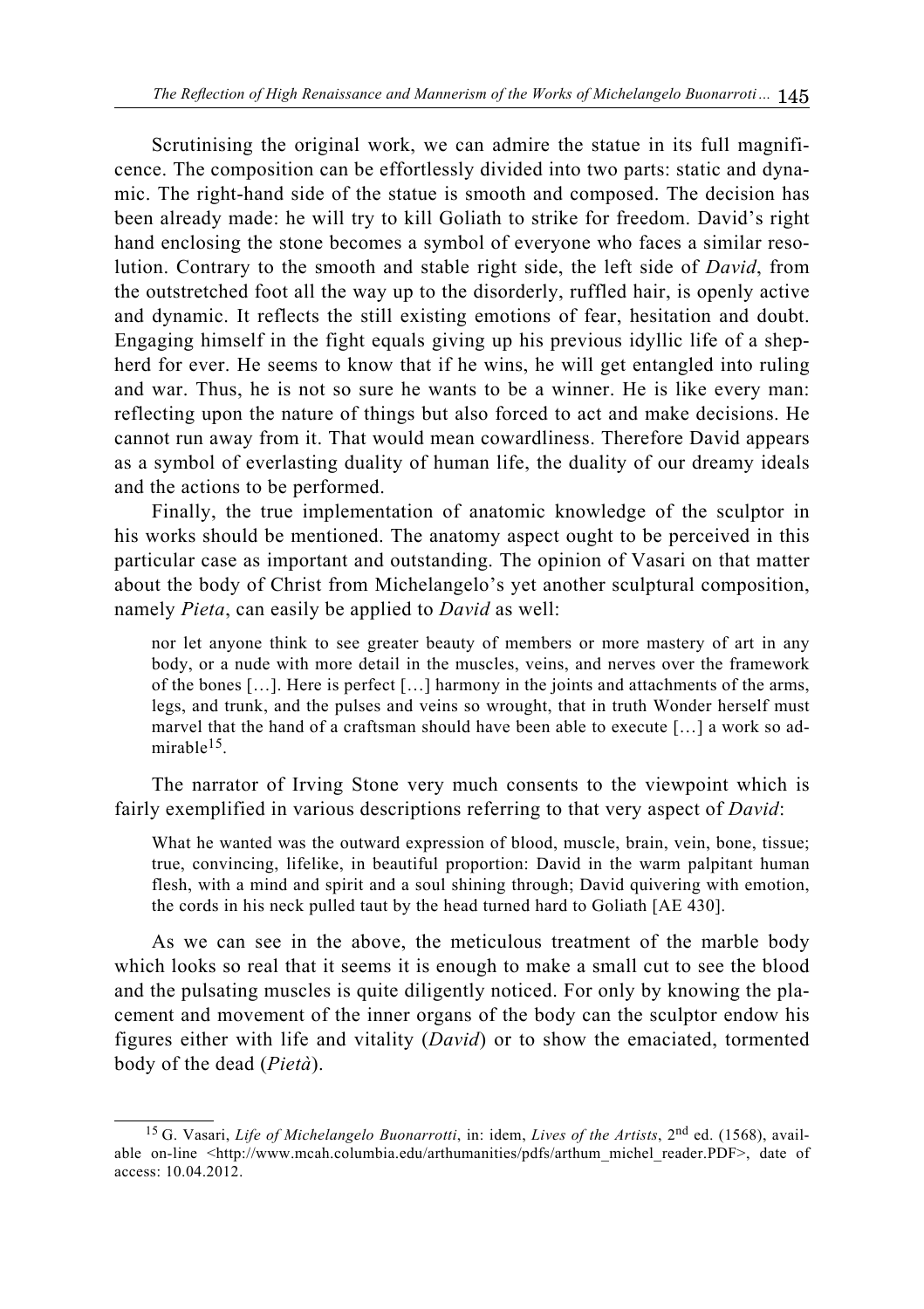The marble figures of Buonarroti seem to be caught in a certain moment in natural pose and gesture as if with the use of a modern camera. And this is exactly what Michelangelo's compositions resemble, i.e. photographs<sup>16</sup>. On the one hand, they are realistically rendered when it comes to physical aspects, and on the other, they are extremely suggestive and referring to the onlookers' feelings. When combined, these two elements of Buonarroti's workshop result in an emotionally true and objectively rendered whole. Following, every sculpture by Michelangelo is additionally supplied with artist's individual emotional frame. His works are highly personal, created on the basis of his innermost thoughts and feelings. Similarly, a photographic picture, though it is a true visual representation of a figure or an object, etc., is very subjective despite its illusionary objectivity. Usually being deeply moved by the picture, we associate ourselves with its theme and atmosphere, ignoring or rather forgetting about its taker. And it is his very choice of emotions and his very choice of a particular moment; ours is only secondary and reduced to a mere decision whether we like the picture/sculpture or not.

Summing up, there is no doubt that this Renaissance artist, who worked continuously until six days before his death, managed to carve into his works the major trends of the epoch. Yet, it should be added that he did it in his own personal way, using an individual vista and perception. No other artist of that time was so successful in a natural portraying of the changes creeping and establishing themselves in the world of art of those days as well as his own passions. One can read from the works of Michelangelo like from an open book. And *vice versa*: one can see the sculptures while reading the ekphrastic descriptions of Irving Stone. Moreover, Buonarroti's immense contribution to the re-establishing of the old canons of a perfect terrestrial reality in a new light is also duly recorded on the pages of *The Agony and the Ecstasy.* The very spiritual independence, the High Renaissance and Mannerist ideals of earthly perfection combined with the ancients stories emanating form the works of Michelangelo Buonarroti are all exceptionally rendered and skilfully reflected in the narration of the novel by Irving Stone. The book splendidly marries the two indispensible elements of Michelangelo's art, namely the realistic and the personal. What is more, the novel in question, just like the works by the Renaissance sculptor, manifests the universal aspect of art. Although it presents but a tiny fragment of the artistic input of Michelangelo, the narrative serves at the same time as an artistic presentation accounting for the whole. Thus, reading the ekphrastic description in *The Agony and the Ecstasy* one experiences similar emotions as when looking at the works of Michelangelo. Stone's narrator allows the reader to participate in the artist's spiritual life related to all its hopes, pains, sorrows and joys. And by doing so, he leaves the reader with longlasting impressions and images accompanied by certain, unshakeable emotions, very much like Michelangelo's *Slaves*.

<sup>&</sup>lt;sup>16</sup> See on-line <http://upload.wikimedia.org/wikipedia/commons/thumb/1/1f/Michelangelo%27s Pieta\_5450\_ cropncleaned>, date of access: 2.04.2012.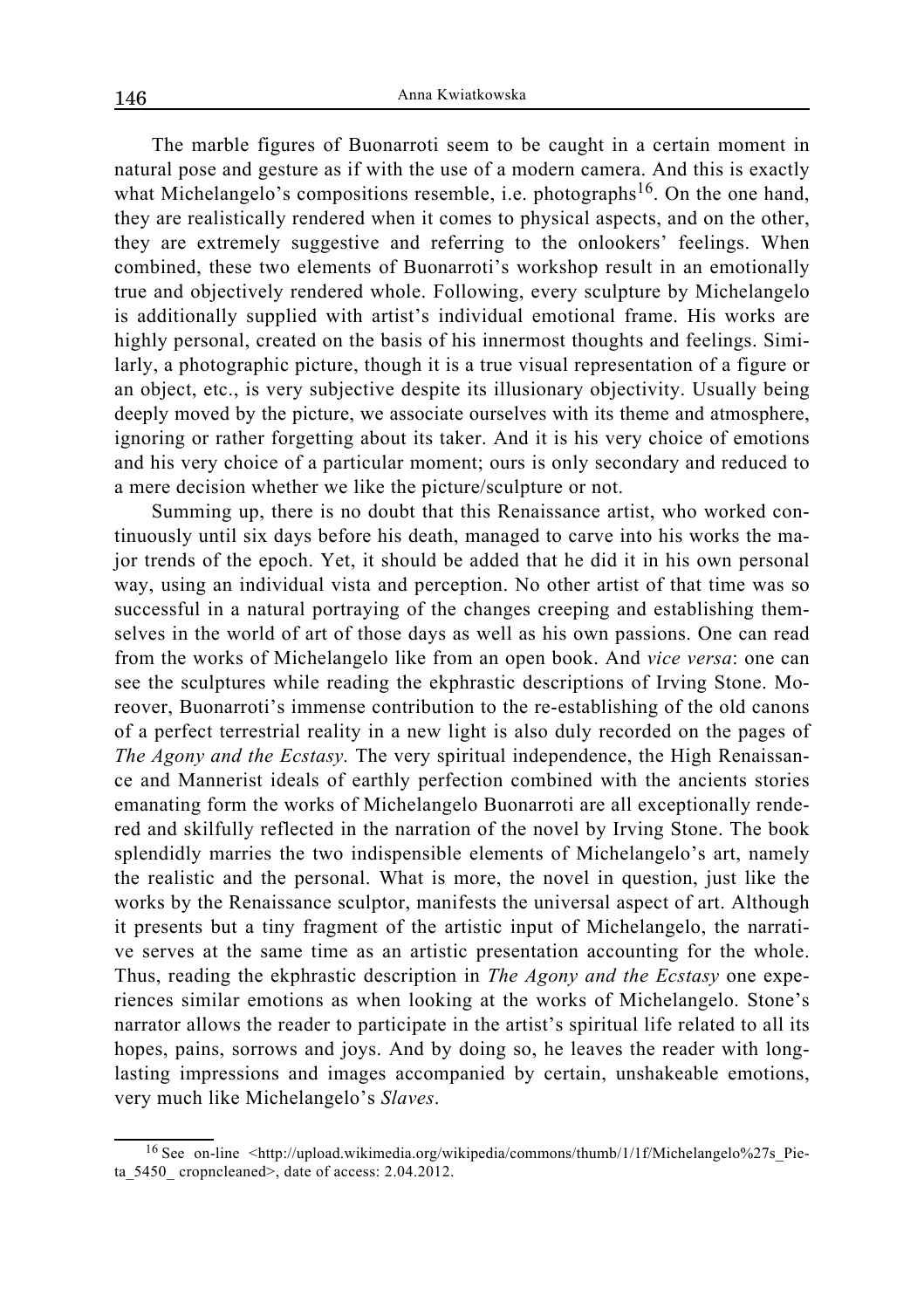## **Bibliography**

- Barthes, R. (1985). *Retoryka obrazu*. Transl. Z. Kruszyński. Pamiętnik Literacki 76, 3, 289–302.
- Białostocki, J. (1966). *Sztuka i myśl humanistyczna*. Warszawa, PIW.
- Białostocki, J. (1980). *Historia sztuki wśród nauk humanistycznych*. Wrocław, Ossolineum.
- Cepik, J. (1989). *Michał Anioł*. Poznań, Wydawnictwo Poznańskie.
- Dużyk, J. (1989). *Pasje Irvinga Stone'a*. Życie Literackie 37, 2.
- Eco, U. (1972). *Pejzaż semiotyczny*. Warszawa, PIW.
- Eco, U. (1994). *Dzieło otwarte. Forma i nieokreśloność w poetykach współczesnych*. Transl. J. Gałuszka. Warszawa, Czytelnik.
- Goetz, Ph.W. (ed.) (1986). *The New Encyclopaedia Britannica*. 15<sup>th</sup> ed. Vols.: 3, 7, 11, 23, 24, 25, 27. Chicago, Encyclopaedia Britannica, Inc.
- Gondorowicz, J. (1979). *Pasje, czyli ględzenie*. Nowe Książki 12.
- Heusinger, L. (1994). *Buonarroti Michelangelo*. Florence New York, Scala Riverside.
- Lessing, G.E. (1959). *Laokoon, czyli o granicach malarstwa i poezji*. In: G.E. Lessing. *Dzieła wybrane*. A. Sowiński (ed.). Vol. 3. Warszawa, PIW.
- Ludwig, E. (1948). *Trzej tytani*. Transl. M. Tarnowski, E. Zawiejski. 3rd ed. Warszawa, Stanisław Cukrowski.
- Panofsky, E. (1971). *Studia z historii sztuki*. J. Białostocki (ed.). Warszawa, PIW.
- Stone, I. (1963). *The Agony and the Ecstasy*. London, Fontana Books.
- Vinson, J. (ed.) (1990). *International Dictionary of Art and Artists*. Vol. 1–2. Chicago London, St. James Press.
- Walicki, M. (1956). *Studia renesansowe*. Wrocław, Ossolineum.
- Wysłouch, S. (1994). *Literatura a sztuki wizualne*. Warszawa, PWN.
- Zwolińska, K., Malicki, Z. (1990). *Słownik terminów plastycznych*. Warszawa, Wiedza Powszechna.

**Internet sources** (access: April 2012)

- http://www.britannica.com/EBchecked/topic/362538/Mannerism
- http://100swallows.wordpress.com/2007/11/15/michelangelos-mysterious-giants/
- http://24.media.tumblr.com/tumblr\_l91054blI91qde9vzo1\_400.jpg
- http://en.wikipedia.org/wiki/File:David\_von\_Michelangelo.jpg
- http://en.wikipedia.org/wiki/File:Donatello David Floren%C3%A7a.jpg
- http://en.wikipedia.org/wiki/File:Bartolomeo\_bellano, davide\_con\_la\_testa\_di\_golia, padova,\_1470-1480.JPG
- http://en.wikipedia.org/wiki/File:Museo\_pushkin,\_calchi,\_verrocchio,\_david\_01.JPG http://en.wikipedia.org/wiki/File:David\_Bernini\_1623.jpg
- http://upload.wikimedia.org/wikipedia/commons/thumb/1/1f/Michelangelo%27s\_Pieta\_ 5450 cropncleaned
- Vasari, Giorgio, *Lives of the Artists,* 2nd edition, (1568)

http://www.mcah.columbia.edu/arthumanities/pdfs/arthum\_michel\_reader PDF